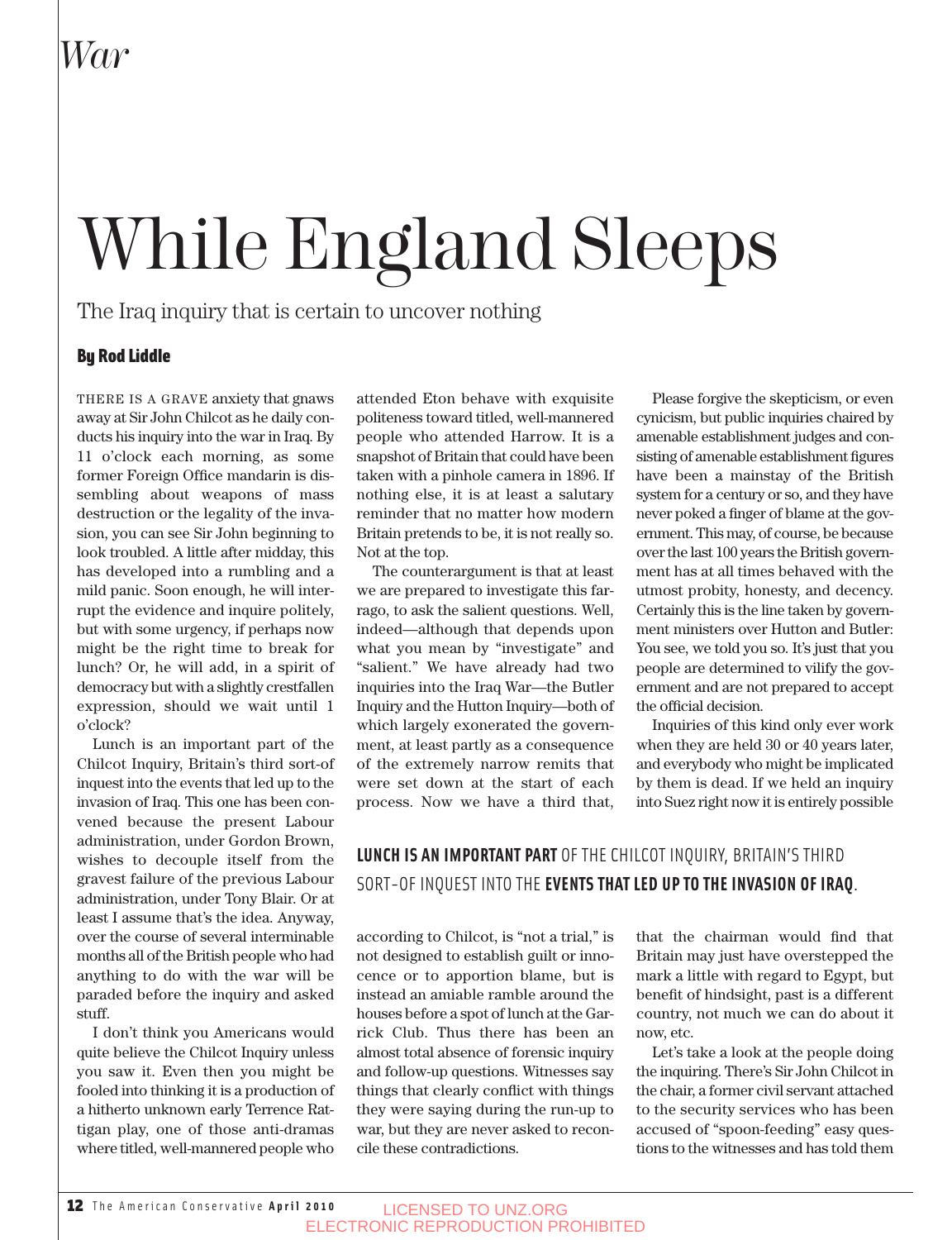that they need not answer questions they consider inappropriate. Then there's the eminent historian Sir Martin Gilbert, who was four-square behind the invasion of Iraq from day one and has already served on the Butler Inquiry, which cleared the government of misleading the public and the House of Commons. Then we have Professor Sir Lawrence Freedman, who wrote some of Tony Blair's foreign-policy speeches, including the one our former prime minister made in Chicago where he outlined the criteria by which civilized countries like Britain and the U.S. might wage war against Third World Islamic hellholes. Are you beginning to get a flavor of this thing? There's the former diplomat Sir Roderic Lyne, who, in his genteel way, has asked the most penetrating questions so far. And Baroness Usha Prashar, who is presumably on the panel because she is a nice middle-class Asian lady who has done many nice things in her life but has so far not asked a single question of pertinence or point. These are the people charged with the task of discovering the truth.

From the witnesses—mainly civil servants but with a sprinkling of charismatic guests such as Blair, his spin doctor Alastair Campbell, and former Foreign Secretary Jack Straw—we have heard the same stuff we heard in the Butler Inquiry.

We know that even in the autumn of 2002, Iraq was considered less of a threat to the West than Libya and Iran. We have heard again how Blair pledged to stand beside the U.S. in its dealings with Iraq as early as spring 2002, and from that moment on we were headed to war, with or without the United Nations' approval. It has been reiterated that the September dossier, which detailed Iraq's threat to the West, was not merely based upon flawed intelligence, but was "sexed up" in order to provide a compelling case for the

public—and the House of Commons and the cabinet—to take military action. We have heard once again that in the last month or two before the invasion, the British government received persuasive intelligence reports that Iraq had no program for weapons of mass destruction, posed no threat, had no official links with any Islamic terrorist organizations, and was beginning to comply with the UN weapons inspectors.

weapons—then de facto, it had chemical weapons. Even if it didn't.

Only Brits get a chance to take part in this production. There will be no Bush or Rumsfeld or Cheney. More pertinently, no Hans Blix.

The spin from the major players—the cabinet, Blair, Campbell—continues unabated. They say, in the most reasonable of terms: listen, we made a decision to invade Iraq. That may have been the

### WE HAVE HAD CONFIRMED WHAT WE KNEW ALL ALONG: **BRITAIN, VIA A SHORT CONVERSATION** BETWEEN OUR PRIME MINISTER AND PRESIDENT GEORGE W. BUSH, **COMMITTED ITSELF TO DOING PRETTY MUCH WHATEVER THE U.S. WANTED**.

In short, we have had confirmed what we knew all along: Britain, via a short conversation between our prime minister and President George W. Bush, committed itself to doing pretty much whatever the U.S. wanted to do about Iraq. As this criterion for an invasion might not prove sufficiently alluring to the public or to Parliament, Blair and his close lieutenants flammed up Iraq's military threat in a manner that deceived all of our major institutions. A nuclear program? Nope. A program of WMD that was "beyond all reasonable doubt"? Nope. An ability to strike at British targets within 45 minutes? Don't be so bloody stupid. This much we knew already, but the cavalier approach to those nonexistent weapons of mass destruction continues to thrill the layman. We discovered, early on in the inquiry, that Iraq's possession of chemical weapons was not predicated upon it having, uh, chemical weapons. As one sage put it, as a country with a vibrant petro-chemical industry, Iraq had the ability to create chemical weapons pretty quickly and had no need to stockpile them. As it also possessed ballistic missiles—a means of delivery of those hypothetical chemical wrong decision, and we can have a valuable and rewarding debate about that. But come on, do not suggest that we lied or acted under anything other than good faith.

The complete reverse of the argument is the truth. It may well be that invading Iraq was, in the long term, the right thing to do—although I would disagree, and so would many others over here. But it is beyond dispute that the government dissembled, it exaggerated, it distorted. It misled the British Parliament and the British people. Its reasons for invading Iraq were simply not those that it stated at the time. Instead of commissioning intelligence reports to ascertain the nature of Iraq's threat to either the West or to neighboring Arab countries, it made up its mind and twisted the intelligence to suit that conclusion. This was pretty clear shortly after the invasion, and it is even clearer now. But don't expect our Chilcot Inquiry to conclude such a thing. It is not there to apportion blame.

*Rod Liddle is a British journalist who writes for the London* Times, The Spectator*, and other publications.*